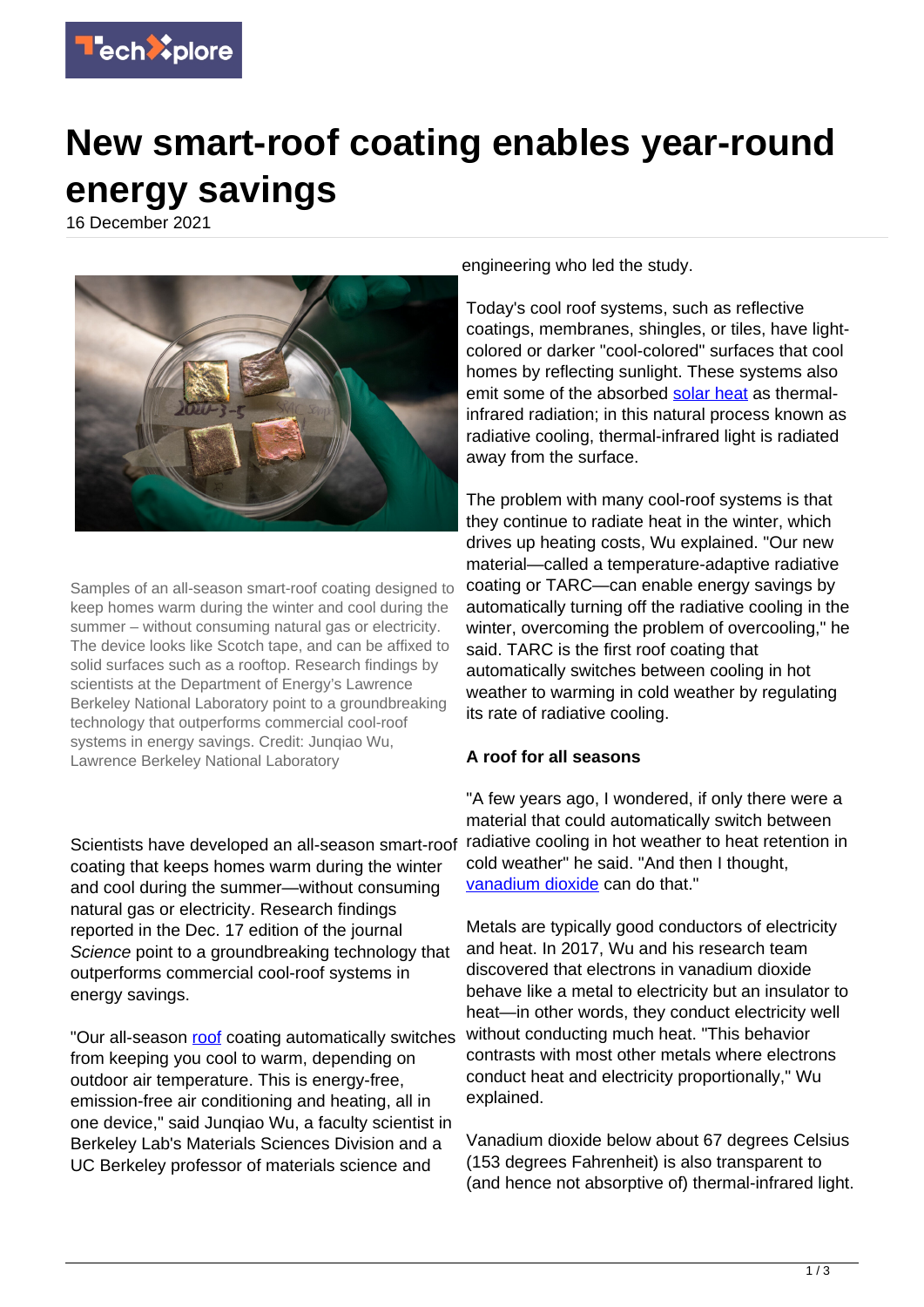

But once vanadium dioxide reaches 67 degrees Celsius, it switches to a metal state, becoming absorptive of thermal-infrared light. This ability to switch from one phase to another—in this case, from Technologies Area, to help them refine their model an insulator to a metal—is characteristic of what's known as a phase-change material.

Wu's 2017 study revealed that replacing only 1.5% of the vanadium in vanadium dioxide with tungsten, a technique called "doping," lowers the material's phase-change threshold to 25 degrees Celsius, or 77 degrees Fahrenheit—an ideal temperature for real-world applications.

To see how vanadium dioxide would perform in a roof system, Wu and his team engineered a 2-centimeter-by-2-centimeter TARC thin-film device from three layers: a reflective bottom layer made from silver, a transparent middle layer composed of barium fluoride, and a top layer containing orderly blocks of vanadium dioxide "islands."

TARC "looks like Scotch tape, and can be affixed to year, helped to simulate how TARC and the other a solid surface like a rooftop," Wu said.

The current study demonstrates vanadium dioxide's 15 cities or climate zones the researchers studied amazing all-weather versatility in a TARC thin film, and compares its performance with a commercial dark roof coating, and a commercial white roof coating.

In a key experiment, co-lead author Kechao Tang set up a rooftop experiment at Wu's East Bay home day and night, such as the San Francisco Bay last summer to demonstrate the technology's viability in a real-world environment.

A wireless measurement device set up on Wu's balcony continuously recorded responses to changes in direct sunlight and outdoor temperature from a TARC sample, a commercial dark roof sample, and a commercial white roof sample over multiple days.

## **How TARC outperforms in energy savings**

The researchers then used the data from the outdoor experiment to simulate how TARC would perform year-round in cities representing 15 different climate zones across the continental U.S.

Wu enlisted Ronnen Levinson, a co-author on the study who is a staff scientist and leader of the Heat Island Group in Berkeley Lab's Energy of roof surface temperature. Levinson, who has studied the technology, benefits, and policies of cool surfaces such as reflective roofs, walls, and pavements for nearly three decades, developed a method to estimate TARC energy savings from a set of more than 100,000 building energy simulations that the Heat Island Group previously performed to [evaluate the benefits](https://doi.org/10.1016/j.enbuild.2019.02.028) of cool roofs and cool walls across the United States.

Wu's team used this method to predict the annual [energy savings](https://techxplore.com/tags/energy+savings/) that TARC provides by reducing the need for both cooling energy in summer and heating energy in winter.

Finnegan Reichertz, a  $12<sup>th</sup>$  grade student at the East Bay Innovation Academy in Oakland who worked remotely as a summer intern for Wu last roof materials would perform at specific times and on specific days throughout the year for each of the for the paper.

According to the simulation experiments, TARC outperforms existing roof coatings for energy saving in 12 of the 15 climate zones, particularly in regions with wide temperature variations between Area, or between winter and summer, such as New York City, the researchers report.

"With TARC installed, the average household in the U.S. could save up to 10% electricity," Tang said.

Standard cool roofs have high solar reflectance and high thermal emittance (the ability to release heat by emitting thermal-infrared radiation) even in cool weather.

According to the researchers' measurements, TARC reflects around 75% of sunlight year-round, but its thermal emittance is high (about 90%) when the ambient temperature is warm (above 25 degrees Celsius 77 degrees Fahrenheit), promoting heat loss to the sky. In cooler weather, TARC's